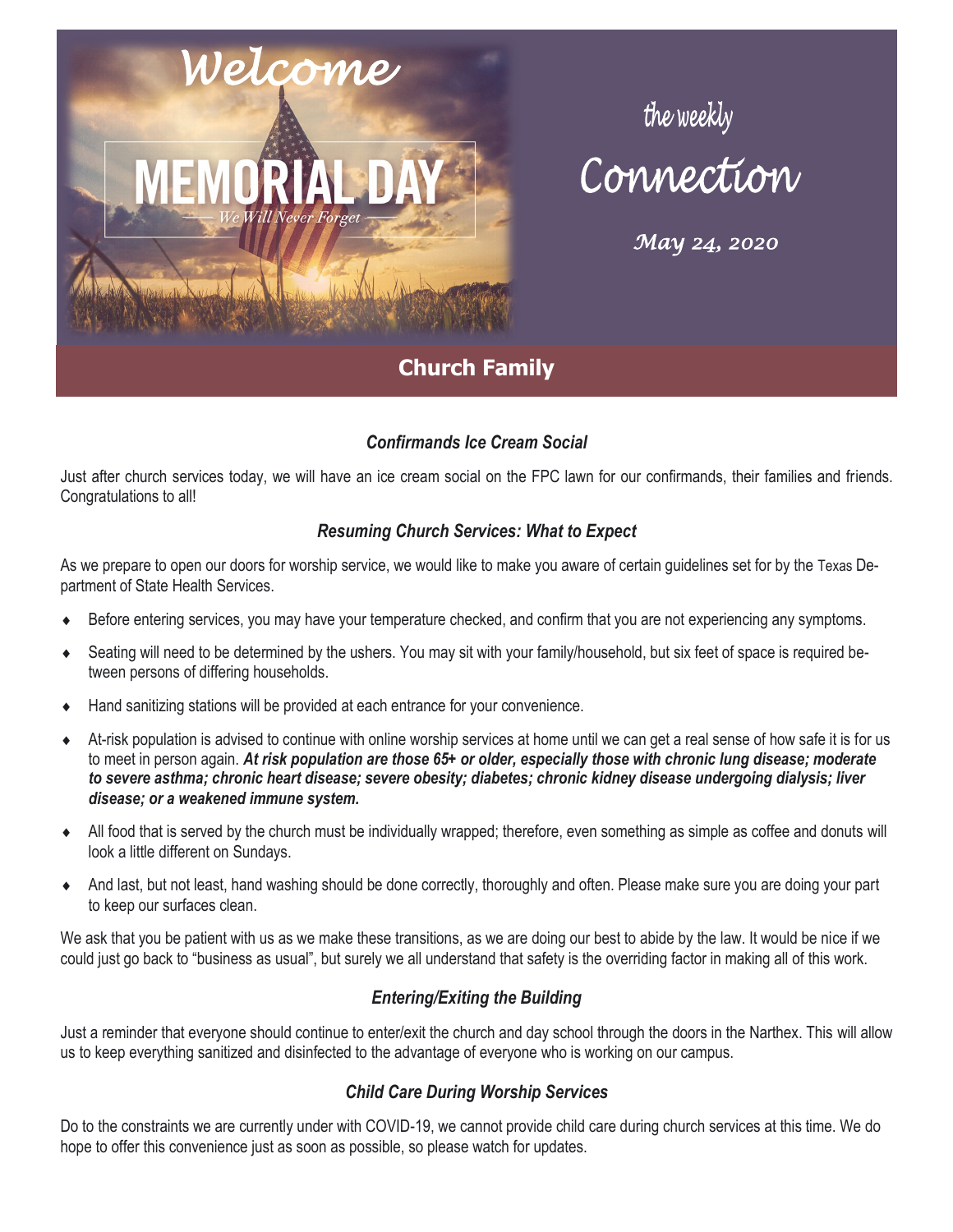### *Your Comfort While in Services*

As we prepare to re-enter the building for worship services, there are many things to consider with regard to keeping everyone safe and healthy. As such, we will not be sitting in the cloth chairs or using the blankets and pillows previously provided. Therefore, if you tend to be chilly in the Sanctuary, please dress accordingly.

### *Congratulations on 50 Years*

We would like to wish Bill and Fay Harrison a happy 50<sup>th</sup> anniversary, which they celebrated on May 22<sup>nd</sup>.

### *Tuesday Morning Bible Study*

Our Tuesday morning Bible study will be taking a break over the summer, but will resume on September 8<sup>th</sup>. We hope you will join us.

# *Visitors Welcome to FPC*

First Presbyterian Church of Conroe welcomes you. If you are interested in learning more about our church, or wish to become active in our ministry teams and activities, please visit our website at fpcconroe.org or email us as yrose@fpcconroe.org. We appreciate your joining us for online services today, and hope you will visit in person when we are able to gather together again.

# **Good Things to Know**

## *Online Attendance*

Sunday, May 17th 9:00 a.m. Worship Service - 176 11:00 a.m. Worship Service - 60 Total Online Attendance - 236

## *Today's Worship Leader*

Mark Sowden

# *Today's Flowers*

Today's flowers are given to the glory of God by Soren and Annetta Rose, in memory of parents, Elwood and Pauline Rose.

# **Save the Date**

# *Future Planning*

May 24-31 - Family Promise

May 25 - Memorial Day (Church office closed)

May 31 - Pentecost

June 20 - Summer officially begins

June 21 - Father's Day/Sr. Recognition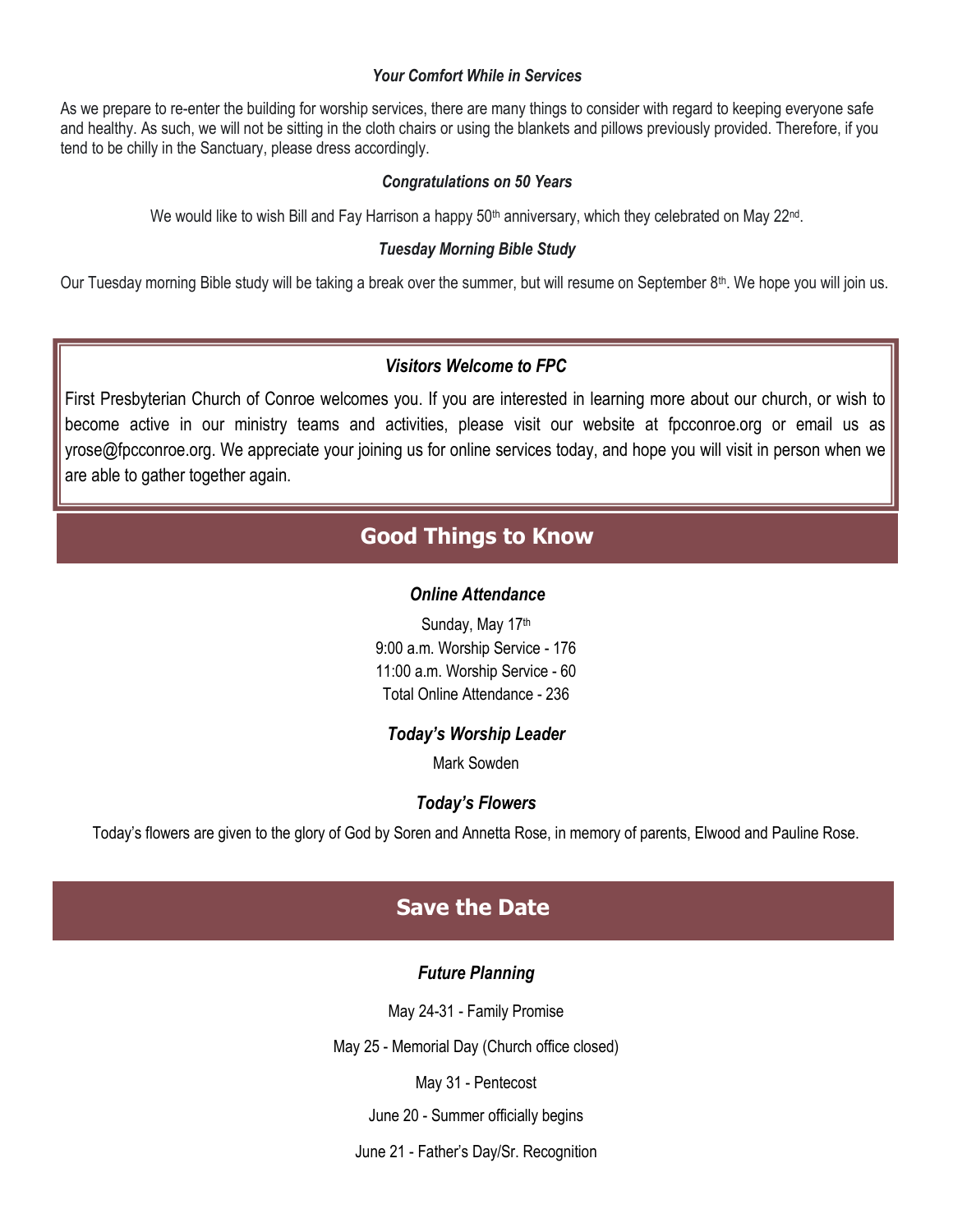# **Calendar of Weekly Events**

# **Sunday, May 24**

*Confirmation Sunday / Family Promise Arrives*

10:00 a.m. Worship Services (Facebook Live [www.facebook.com/fpcConroe\)](http://www.facebook.com/fpcConroe) 11:00 a.m. Ice Cream Social for Confirmands and families (FPC Lawn) 11:00 a.m. Fellowship class with Cara Wood (Zoom Room Meeting ID: 267 960 141) (Password: 330714) <https://zoom.us/j/267960141> (or call +13462487799, 267960141#) 3:00 p.m. Sunday Intermediate Bible Study (Zoom Room Meeting ID 825-6585-8919) 6:30 p.m. Sunday Night Youth Bible Study (Zoom Room Meeting ID 861-4152-3860)

# **Monday, May 25**

*Memorial Day - Church Office Closed*

11:00 a.m. PDS Staff Meeting (Zoom online every other week; meeting ID is available by invitation) 1:00 p.m. Monday Afternoon Bible Study (Marty Taylor; Zoom Room Meeting ID available by invitation)

# **Wednesday, May 27**

9:30 a.m. FPC Staff Meeting (Zoom Room Meeting ID available by invitation) 11:00 a.m. Children's Time (Facebook Live [www.facebook.com/fpcConroe\)](http://www.facebook.com/fpcConroe) 1:00-2:00 p.m. Handbell Practice (Sanctuary) 3:00 p.m. Chancel Choir Meeting (Zoom Room Meeting ID: 332 284 801) <https://zoom.us/j/332284801> (or call +13462487799,332284801#) 6:30 p.m. The Spark Youth Event (Zoom Room Meeting ID: 525-257-3330)

# **Sunday, May 31**

*Pentecost / Family Promise Departs*

10:00 a.m. Worship Services (Facebook Live [www.facebook.com/fpcConroe\)](http://www.facebook.com/fpcConroe) 11:00 a.m. Fellowship class with Cara Wood (Zoom Room Meeting ID: 267 960 141) (Password: 330714) <https://zoom.us/j/267960141> (or call +13462487799, 267960141#) 3:00 p.m. Sunday Intermediate Bible Study (Zoom Room Meeting ID 825-6585-8919) 6:30 p.m. Sunday Night Youth Bible Study (Zoom Room Meeting ID 861-4152-3860)

*If you have any questions about the calendar of events, please visit the website fpcconroe.org, or contact the group leader.*